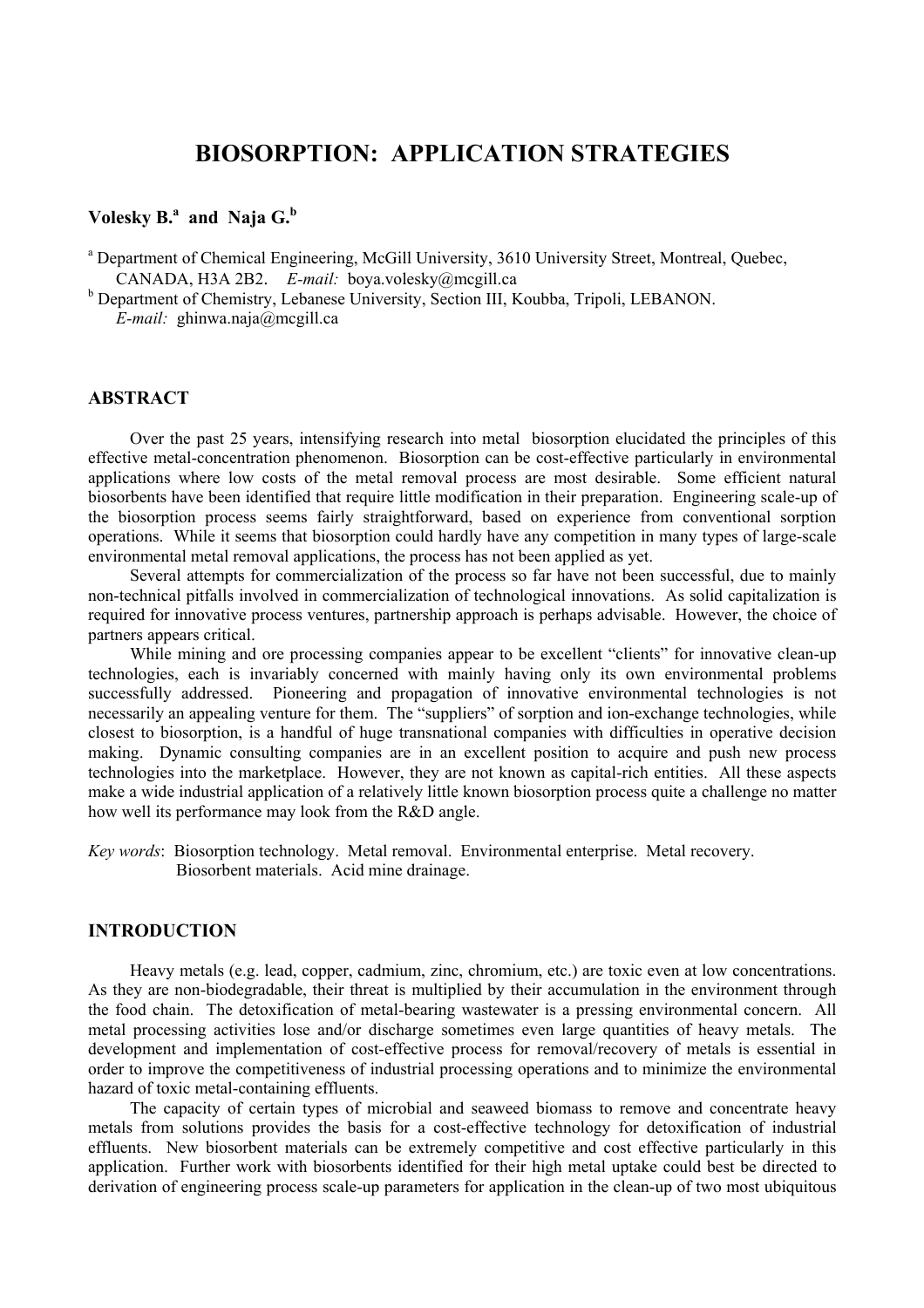types of metal-contaminated industrial effluents: acid mine drainage (AMD) and electroplating effluents. The development and implementation of a cost-effective process for the removal and recovery of heavy metals is necessary on two fronts: first, to improve the competitiveness of mining (and electroplating) industries which constitute a major industrial sector of manufacturing economies; and second, to eliminate toxic metals from effluents as required by environmental regulations. Biosorption technology removes heavy metals from wastewater without creating hazardous sludges at costs much lower than conventionally used ion exchange systems. Regeneration of the biosorbent and concentration of the metal solution for eventual recovery further increase the cost effectiveness of the process.

High-sorbing biomass types have been discovered and their performance is now reasonably understood. Pilot sorption column tests should be carried out, based on earlier equilibrium metal uptake, to provide a basis for computerized process modeling of the biosorption system which is essential for effective optimization the metal removal process. Computer process simulations will then significantly reduce the scope of the necessary field tests. Development of the biosorption technology has reached the stage when it is ready for piloting with selected clients. Correspondingly, the technology is in the stage when pilot projects can be carried out to demonstrate the effectiveness of biosorbents as compared to synthetic resins for generally similar industrial applications. This line of activity should generate the necessary facts and application examples to convince and attract the technology venture equity partners, experienced consultants, biosorbent distributors and industrial clients for the process.

# **FEASIBILITY OF THE BIOSORPTION VENTURE**

A brief outline of establishing an enterprise based on the biosorption technology will be discussed here. The feasibility of applying the biosorption process into wastewater purification would best be assessed based on a stage-wise approach. A considerable amount of research on biosorbent materials has developed a solid basis of knowledge and indicated their enormous potential. The highest priority at the early stage would be the preliminary and approximate assessment of the commercial potential and feasibility of application of the new technology based on the family of new biosorbent products. Correspondingly, the preliminary stage should consist of some basic studies:

#### **A) Assessment of the competing technologies**

The current costs and market share of the established conventional processes for metal removal/recovery from dilute solutions or wastewaters have to be summarized and assessed. Similarly for new unconventional and even new biosorbent-based processes which are approaching the stage of application in the field.

For cases when metal removal from contaminated industrial effluents is considered, the following process alternatives can be considered for a more detail evaluation and feasibility assessment:

- *Precipitation* by addition of appropriate chemicals, followed by conventional solid-liquid removal that could be by sedimentation, flotation, filtration, in extreme cases even by more expensive centrifugation. The metals are not that easy to recover from the resulting sludges that often eventually represent a serious disposal problem.
- *Reverse osmosis* is a membrane-based process that is very effective for removal of ionic species from solution. However, the membranes are relatively expensive both to procure and to operate. The use of elevated pressures makes this technique costly and sensitive to operating conditions. The resulting concentrated by-product solutions make eventual recovery of metals more feasible as the case also is for the ion exchange process.
- *Ion Exchange* is a process very similar to biosorption whereby the latter is known to actually function predominantly on the basis of ion exchange. Ion exchange, however, uses mainly hydrocarbon-derived polymeric resins. The hydrocarbon basis of synthetic ion exchange materials makes them dependent on the price of crude oil.
- *Bio-reduction* of metals and their mineralization (turning them into natural deposits) is an attractive low-rate but cost-effective option as the knowledge and control of microbial activities involved lately significantly advanced. Large volumes of metal-contaminated water can be economically purified.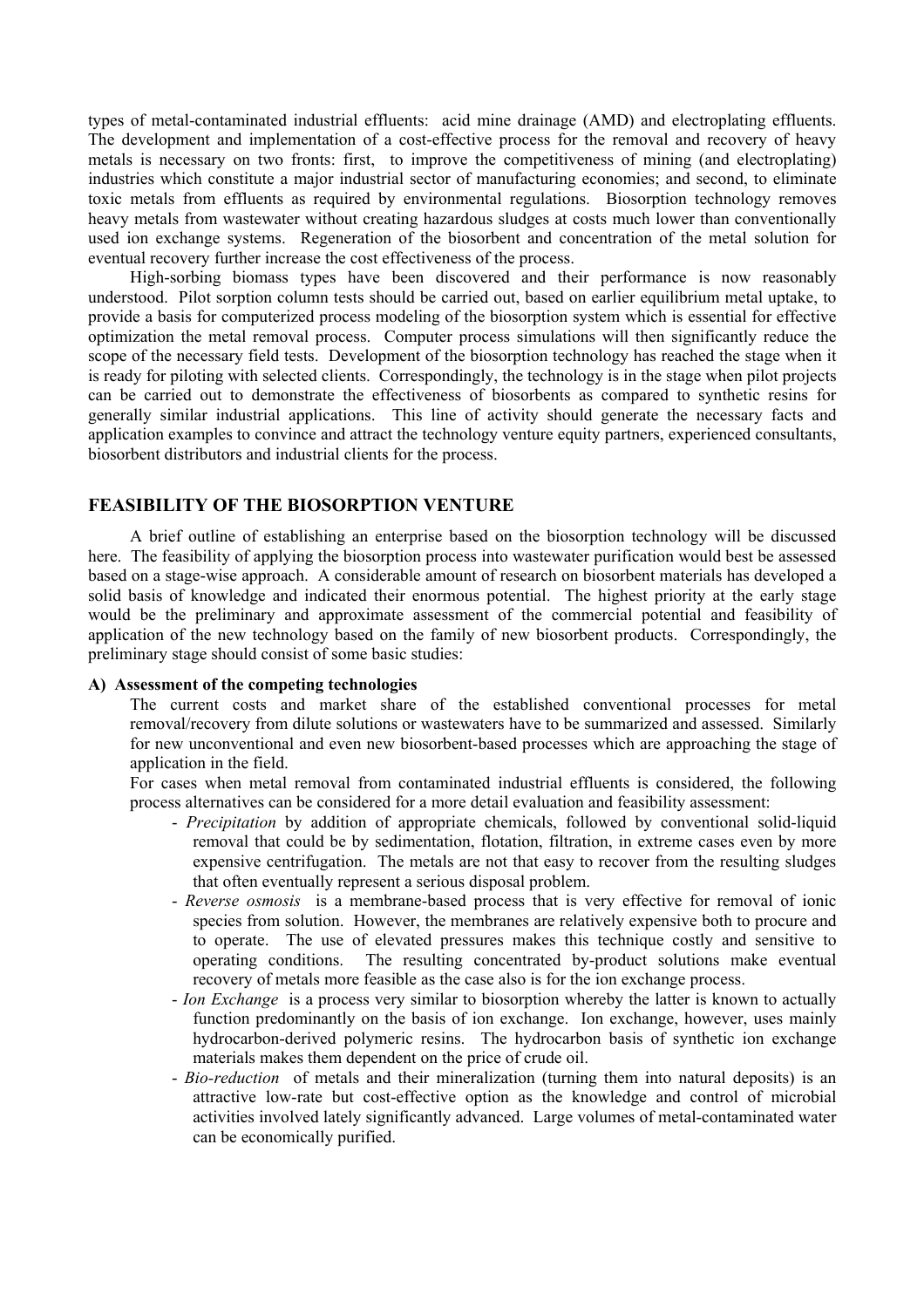#### **B) Assessment of the market size**

While it is known that the environmentally-based market for metal removal/detoxification of metalcontaining (industrial) effluents is enormous, the actual figures to support this generally prevailing perception would be most convincing although not essential for launching the Company enterprise. The ion exchange market is as well established as this technology itself. The manufacture and supply of ion exchange hydrocarbon-derived polymer-based resins is concentrated in the hands of a very few transnational giant chemical companies. Rohm & Haas, Dow Chemicals, Bayer, and only a few more are the ones that have monopolized the ion exchange market. While ion exchange resins are commodity chemicals, it is worth mentioning that the exact figures of the sales volume and value are rather difficult to get from usual information sources. These figures appear to be a key to assessing the potential market for biosorbents. A quantitative review of the potential clientele for the biosorption metal-removal process needs to be carried out for different countries where applications of biosorption technology would be considered.

Comparison of costs between the conventional and the new technology establish the feasibility of biosorbent applications and their competitiveness in the market place. As the application of biosorbent technology proves cheaper and more competitive it is anticipated that new applications, otherwise perhaps not feasible, will significantly increase the size of the current market and the scope of potential clients for biosorption technology.

### **C) Assessment of costs of new biosorbents**

At this point it is not known what would be the real production costs of new biosorbent materials processed into suitably applicable granules. Approximate costs of different types of raw biomass need to be ascertained, as well as the costs of processing the biomass into applicable biosorbent materials maintaining their high sorption efficiency. This stage will require travel and fact finding efforts necessary to reliably establish the exact costs and conditions under which waste industrial biomass can be obtained from the large-size industrial operators. Similarly for the price of ocean-based biomass of selected marine algae which has to be collected from high seas or offshore areas.

Estimation of the costs of preprocessing and drying the raw biomass to prevent its degradation will have to be carried out for selected representative types of biomass available in large quantities. Preliminary technical work needs to be carried out on the processing necessary for biomass formulation into a biosorbent product suitable for process uses. It is anticipated that different raw biomass materials (algae, fungi, bacteria) will require different and specific treatment for their optimal formulation into finished ready-to-use products. This part would entail specifically planned smallscale laboratory work and preliminary optimization of the procedures involved resulting in an efficient biosorbent material.

Ideally, all these preliminary assessments (A, B, C) should be carried out simultaneously as part of a better quantitative estimation of the venture feasibility. They could also be carried out simultaneously with the technically oriented pilot-plant efforts.

While it is not within the framework of this text to discuss the conventional metal-removal techniques in more detail, it would suffice to say that as the emission standards tighten the common ones are becoming progressively more inadequate or prohibitively costly for use of wastewater treatment. Better and effective metal-removal technologies are invariably more costly and often just not feasible for that purpose. The search is on for efficient and particularly cost-effective remedies. Biosorption promises to fulfill the requirements. Its overall performance and process application modes justify a comparison with the ion exchange technology. In the comparison of ion exchange and biosorption processes:

- The same equipment (i.e. pipes, columns, etc.) can be used with both (a given treatment installation can be interchangeably used with both types of sorbents).
- According to all estimates, biosorbents can be at least an order of magnitude cheaper (1/10).
- Only a shorter life cycle can be assumed for biosorbents.

These assumptions lead to considering the low cost of the biosorbent as the primary significant difference factor between the biosorption and ion exchange processes. For this reason, the study of the biomass sources and costs are particularly important and will allow a measurement of the economic performance of the process.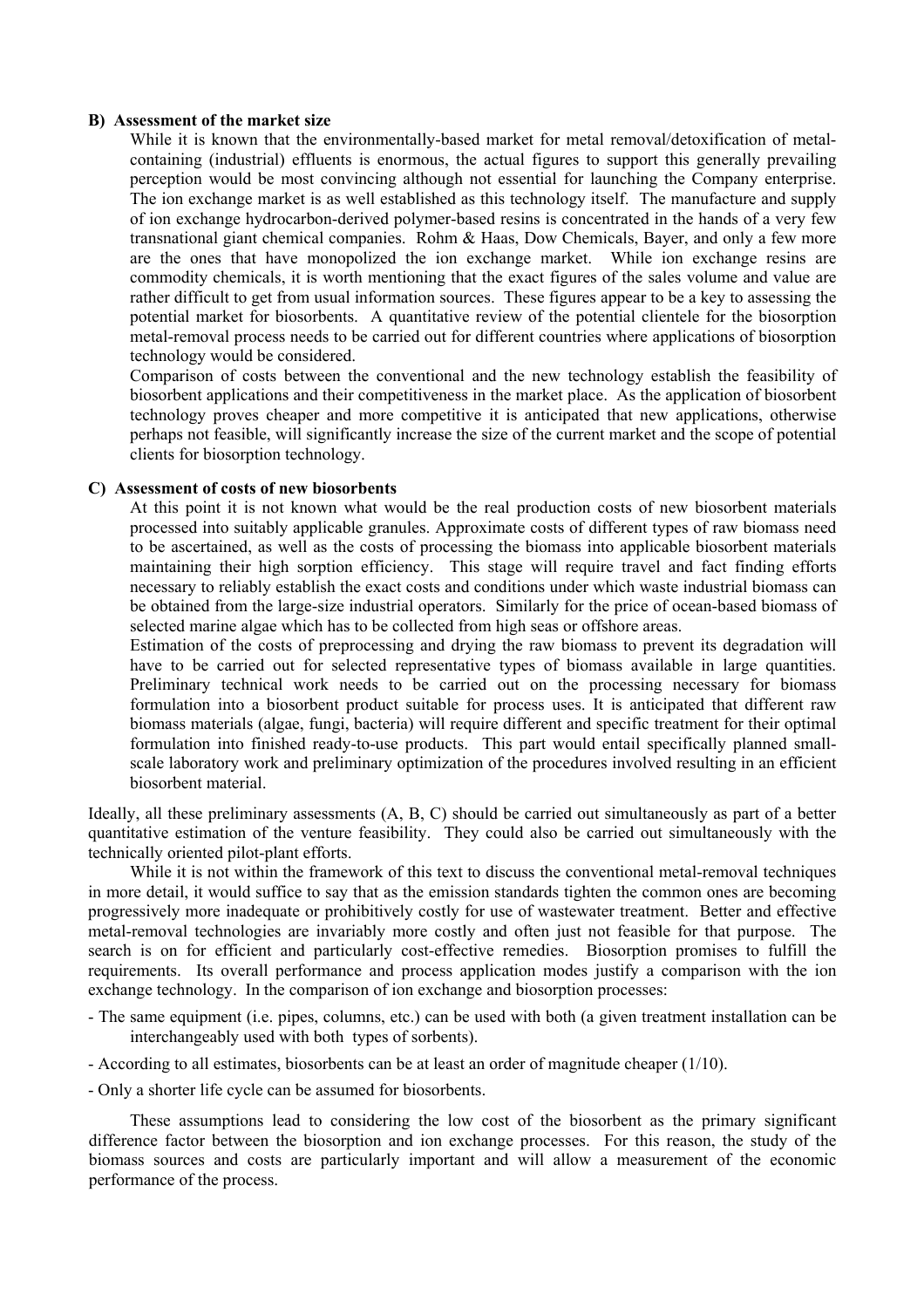

#### *Figure 1*

The enterprise based on biosorption can span a broad range or a selected specific part of it.



#### *Figure 2*

A conservative estimate for a biosorption enterprise niche market.

Obviously, it is no small feat to develop a business venture along these broad lines. This is perhaps why the commercialization of biosorption technology has been so relatively slow and painful for those few who attempted it. However, the potential is undoubtedly there. While the same equipment *(i.e. piping, columns,* etc.) can be used with both biosorption and ion exchange, a treatment installation can be interchangeably used with both sorbents.

It is perhaps worthwhile mentioning that some sources put current established ion exchange resin sales on the order of perhaps 2 billion US dollars per year in North America alone. While ion exchange resins are considered a commodity on the market, the actual sales figures are not reliably available. World-wide sales are perhaps approximately quadruple the figure for North America. However, only about 15% of the total ionex resin sales are for the specialty uses such as heavy metal removal. Considering that only 10% of that specialty-use volume could be 'penetrated' by (cheaper !) biosorbents, one is looking at the most conservatively estimated immediate and existing market for new biosorbent materials in the order of at least 30 million US dollars only in North America.

Huge markets already exist for cheap biosorbents. Electroplating and metal finishing operations, mining and ore processing operations, smelters, tanneries and printed circuit board manufacturers are a few of the industries in which metal bearing effluents pose a problem. All together, more than a thousand tons of heavy metal is released into Canadian waters by polluting industries in the area of Fabricated Metal Products Industry alone.

The potential application for biosorption appears to be enormous. While the high cost of

the ion exchange process limits its application (as demonstrated by the huge amount of untreated effluents still released), the cost advantage of biosorption technology would guarantee a strong penetration of the large market of heavy metal polluting industries. It can easily be envisaged that cheaper biosorbents would open up new, particularly environmental, markets so far non-accessible to ion exchange resins because of their excessive costs which make them prohibitive for clean-up operation applications.

These considerations clearly demonstrate the economic feasibility and potential of the biosorption process for heavy metal removal/recovery purposes. It should be pointed out that there is a potential added benefit of metal-recovery as an *additional source of revenue* generated by a water treatment that *must* be carried out anyway (from a regulatory and environmental point of view). This cost reduction applies to "cheap" metal as well as "expensive" metal no matter what the economic indices may be.

# *Techno-Economic Basis*

The limits of ion exchange resins have, to a large degree, been reached and these products are considered a chemical commodity now. The growth rate of the ionex technology appears to have been a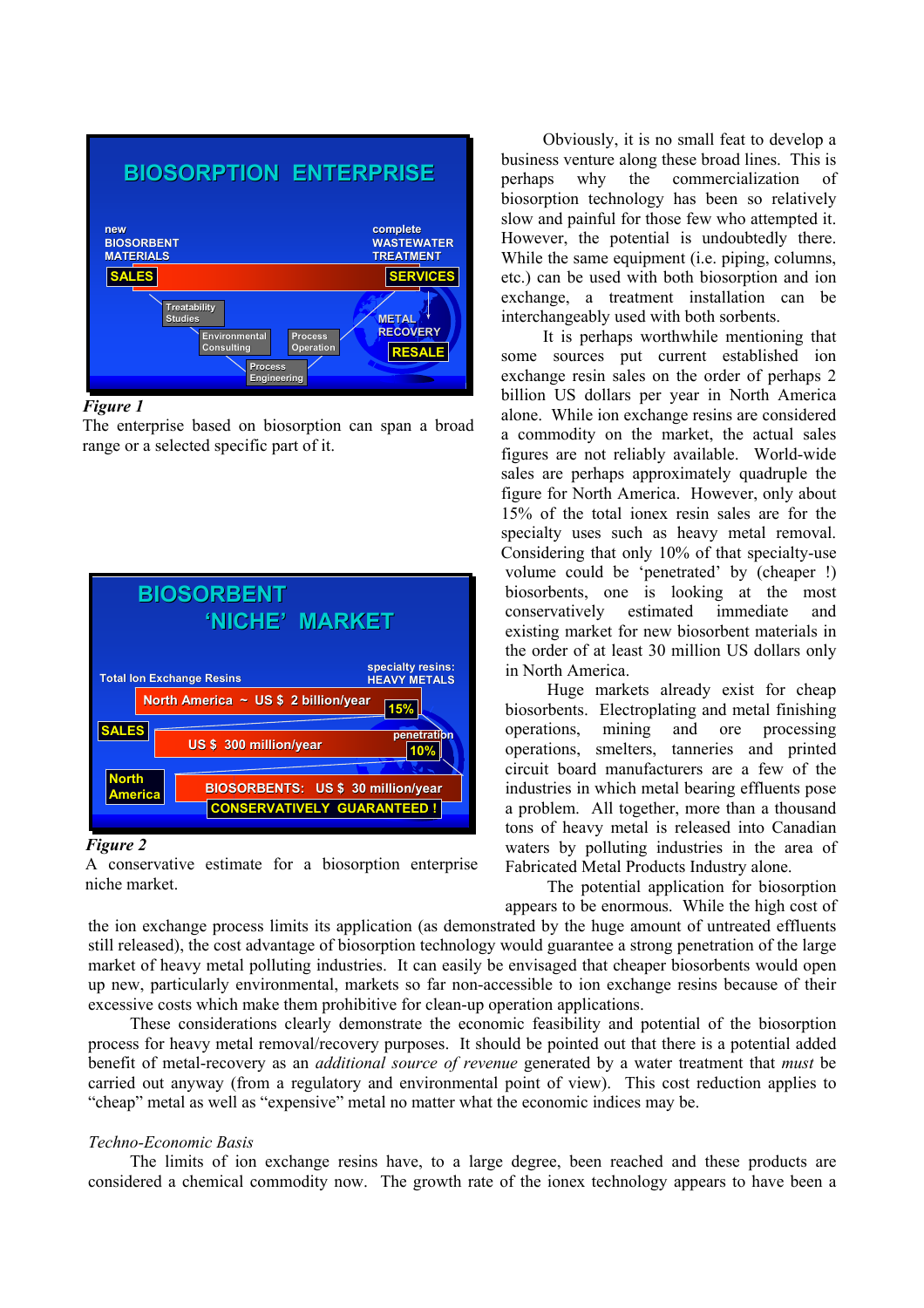"flat" one already for quite some time. The price of ion exchange resins, that are hydrocarbon derivatives, is invariably linked to that of crude oil. Needless to say, crude oil is a finite resource and, in addition to that disadvantage, its price is also very much subject to the world trading stability.

The most compelling reasons for using biosorption technology, based on a renewable or waste raw materials, are that it is effective and inexpensive. That certainly guarantees the possibility of easily opening new markets. There is also an extremely high development potential associated with the new concept of biosorption. The main steps required prior to the actual launching of the biosorption technology venture could be identified as seen in Figure 3.

## *Identification of Potential Synergies and Partners*

Relevant information has to be collected in order to develop and implement a strategy regarding potential synergies and partnership with players in suitable industrial sectors. Naturally, ion exchange manufacturers should watch the developing field of biosorption particularly closely as the new products could extend their own line. However, due mainly to their enormous size reflected in corporate decisionmaking, the cooperation of chemical multi-nationals controlling the ion exchange resin market is not easily forthcoming.



#### *Figure 3*

Technological, economic and organizational aspects need to be thoroughly developed.<br>The supply-side for suitable raw



#### *Figure 4*

There are potential partners - and better ones …

Biosorption, as a direct competitor of ion exchange, is a tool that engineering *consulting companies* could use when designing wastewater treatment systems for their polluting clients. Biosorption would allow them to gain competitiveness by having a wider palette of remedial processes. Increased profits would stem from this kind of an enterprise not being restricted by how many times they 'sell' the process. Polluting customers would benefit from lower costs of buying the process. This goes quite contrary to the virtually 'possessive' nature of clients who are more often interested in having their problem solved - and in a proprietary manner.

*biomass* represents a large new business opportunity and a good partnership chance. The ease of operating a mobile biosorption pilot station is a very attractive feature that would facilitate testing of the process with various clients. While larger-scale pilot testing may be technically unnecessary, customers need to be reassured about the feasibility of deploying a 'new' system, all the more so as no previous record track for biosorption can be presented at this time.

Continuing and strong R&D work in the field of biosorption cannot be overestimated. Within this framework more effective engineering tools can also be developed for applying, scaling up and optimizing sorption processes in general.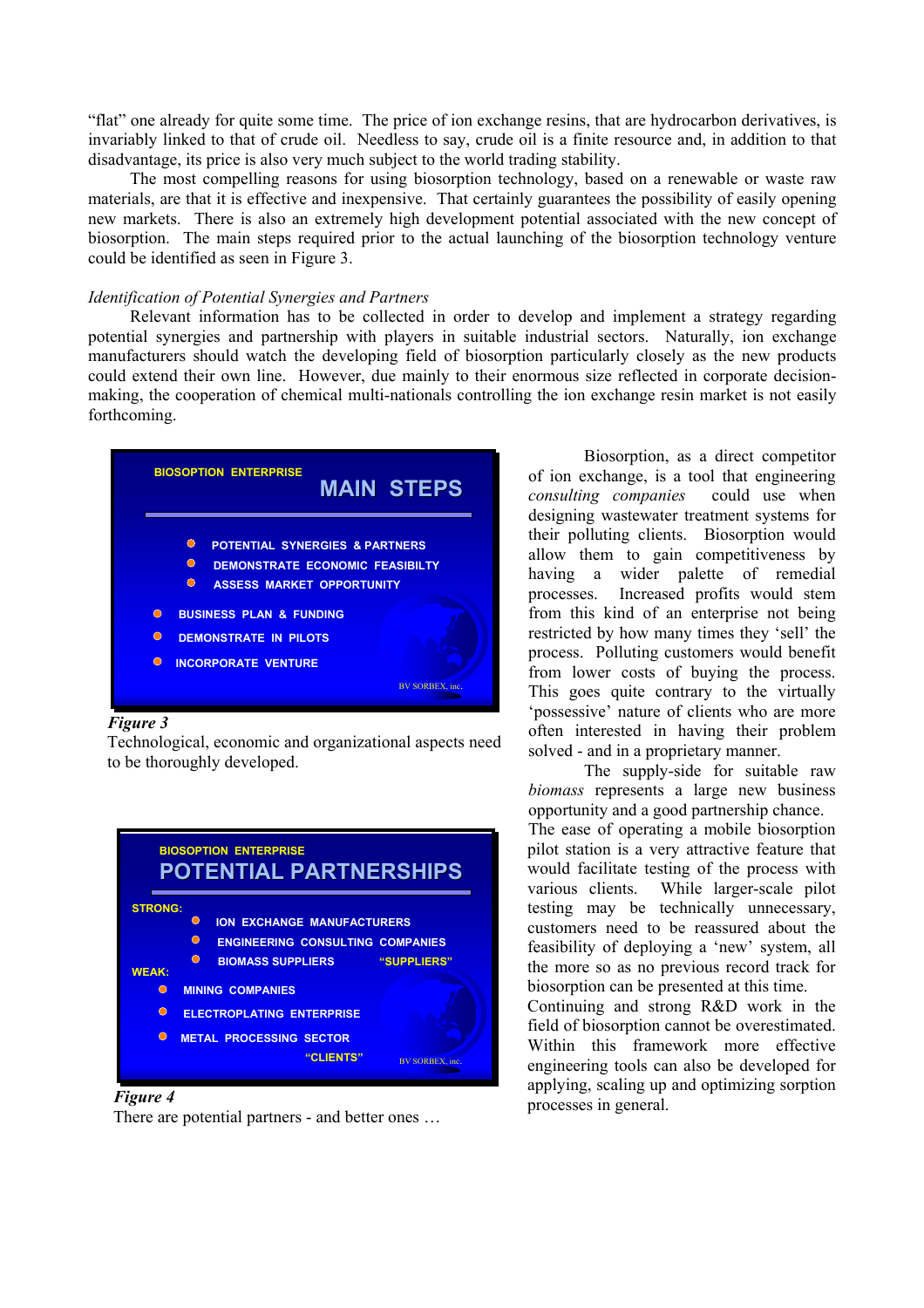# **FINANCIAL PROJECTIONS**

Detailed financial projections with several alternatives for Company growth could be made as summarized here. A summary of these projections with some illustrative diagrams is presented in this section.

*FINANCING 1*: The Company will likely require two infusions of capital; a first one to assist the Company development for approximately 3 years. Following this period of Company's aggressive entry into the three facets of the environmental market (engineering, equipment, products) a positive cash flow could be expected.<br>FINANCING 2:

The consolidation of Company's efforts and manufacturing facilities at this point (approximately 3 years after the financed start-up) will require another round of financing that will propel the enterprise into an unlimited growth phase.



*Figure 5.* Income of the start-up Company during *Financing-1* phase follows the investment into the venture.



*Figure 6.* As the income is generated during *Financing-1* phase, the indebtedness of the start-up company diminishes.

#### RETURN ON INVESTMENT:

Revenues from early engineering services and later product and equipment sales are expected to bring the Company to the financial break even point in slightly more than 3 years. At that point the equity value of the well established enterprise is likely to represent a good value for the investment. Both biosorbents and sorption equipment are high-profit margin products, on average 85% and 63%, respectively. The Company's financial projections call for net profit in approximately two years following the second round of financing. At that point, the net profit after taxes is projected to be about 25%. The projected return on stockholder's equity (after-tax) in that period is estimated at 40%.

Figures 5 and 6 show an example of what could reasonably be expected during the venture *Financing-1* phase considering the cumulative investment of US\$ 2.5 million. The growth of revenues appears with some delay (Figure 5), eventually bringing slowly down the company "indebtedness" (Figure 6).

In the following Figure 7 it is seen what the income of the startup biosorption venture would likely consist of.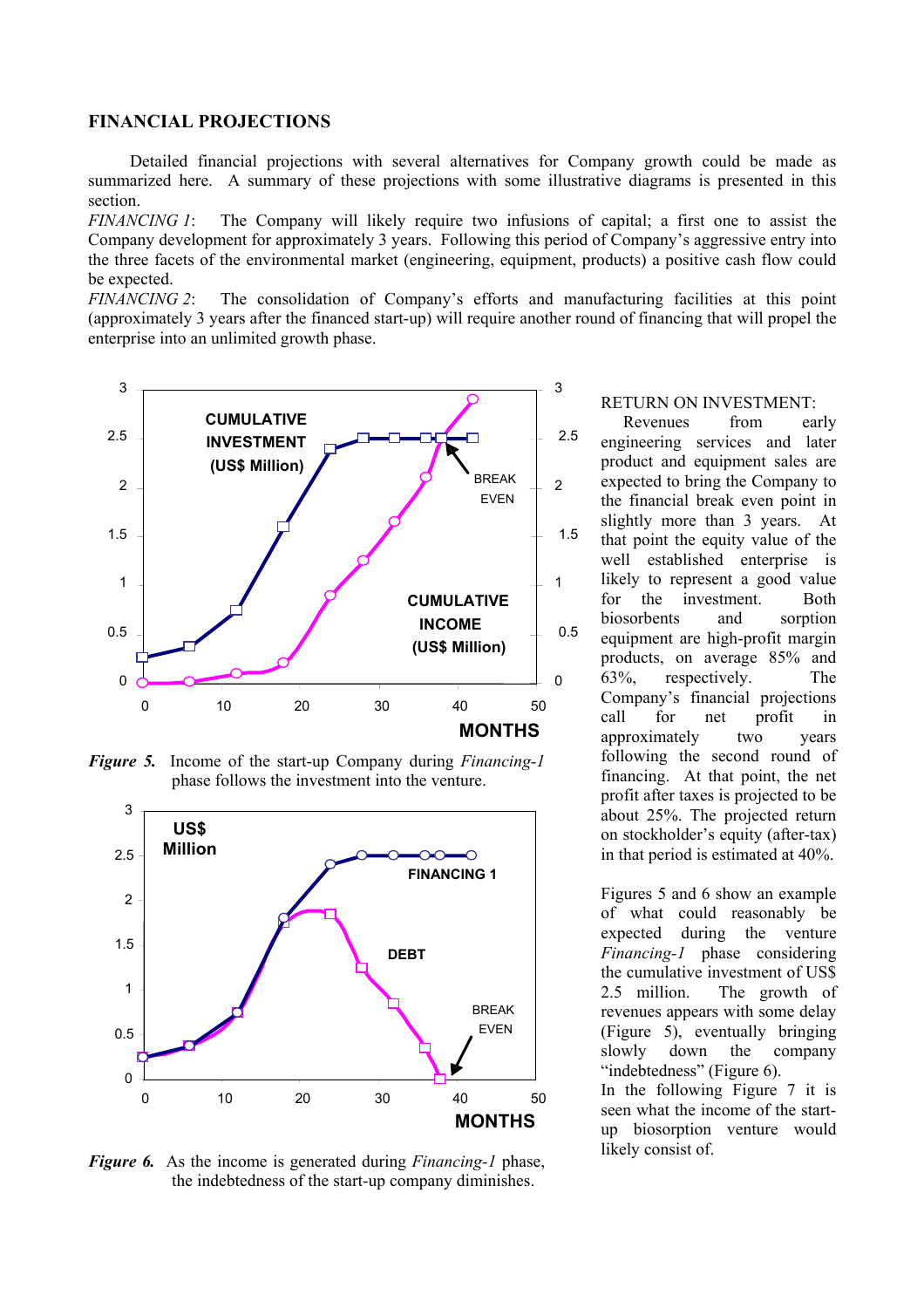The income of a start-up Company based on new biosorption technology would involve 3 aspects:

- new family of biosorbent products,
- equipment that could even be of a standard nature (sorption columns and accessories) and
- engineering services centered around wastewater treatment consulting, process equipment installation and operation.

Revenue generated by these 3 areas would most probably start flowing in at a reverse sequence than listed above – the engineering and consulting services likely leading up the list of earnings (Figure 7).



*Figure 7.* In the category of biosorption company income, water pollution control engineering services play an important and an early role.

BUSINESS BASIS: The financial projections have been based solely on sales in North America of the Company's marketable goods and service. Strategic business alliances should be forged to reinforce the Company's process engineering and marketing capabilities. Eventually, early entry to European markets as well as those of India, Japan, South America and China is possible, probably in that order of priority.

GOVERNMENT SUPPORT: Some unique government policies concerning particularly environmentallyoriented business ventures may enable unusual grant and financing schemes for new technology-based enterprises which offer 50-75% financing of new companies in the form of grants and additional schemes of generous loans, subsidies and tax breaks. Dynamic ventures qualifying for this unusual financial assistance can multiply any private investment by a factor of up to 2 to 4.

# **AMD - EXAMPLE OF A BIOSORPTION APPLICATION**

Biosorption may be particularly well suited for AMD clean-up applications and is ready for demonstration tests. Extensive research and field work points at the biomass of seaweed *Sargassum* as the biosorbent of choice. To simulate the AMD liquid waste, the most usual heavy metals (Cu, Zn, Cd, Mn) adsorption was tested, in the presence of interfering elements (Al and Fe) at different pH values.

# *Treatment Outline*

The treatment of AMD effluents vary, depending mainly on the Fe content.

- In the worst case, four simple sequential stages may be required:
- STAGE 1: Adjustment to pH=5.0 and Fe precipitation
- STAGE 2: Fe removal by settling some Cu and Zn will also be removed
- STAGE 3: **Biosorption** of residual Cu, Zn, etc.
- STAGE 4: pH adjustment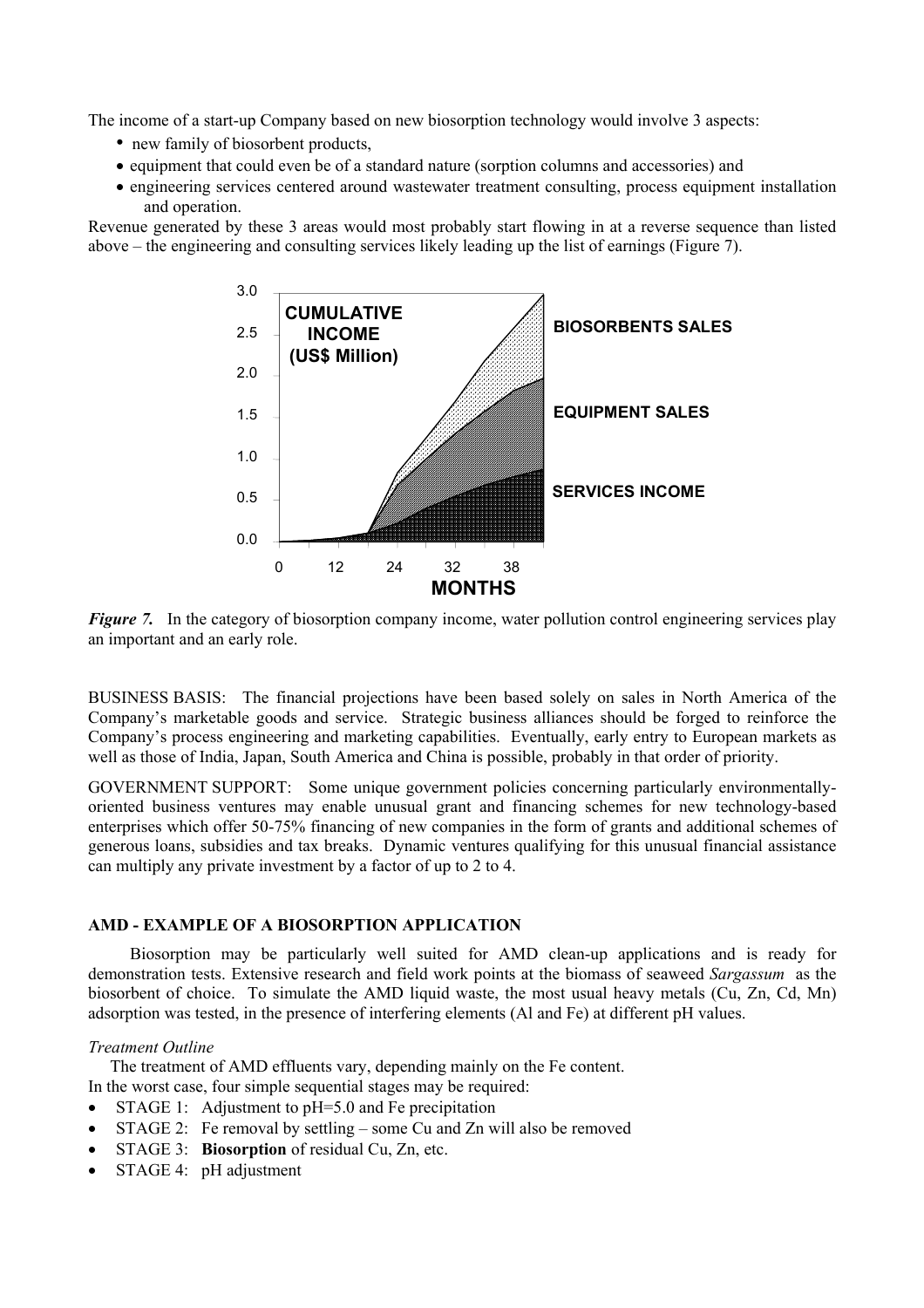Due to the technological and the underlying process principles similarities between ion exchange and biosorption, heavy metals biosorption is most efficiently performed in fixed-bed continuous flow columns. Other choices of sorption system arrangements are mentioned in the following paragraphs. The pH adjustment(s) ( Stage 1 and 4 ) would be carried out in stirred tanks with relatively short residence times of the fluid in the respective vessels.

# **STAGE 3:**

# **The Fixed-Bed Biosorption of residual Cu, Zn, etc.**

Biosorbent granules are tightly packed, however, allowing the metal-bearing stream to freely pass through the column (usually downward). Dissolved metals are gradually removed from the liquid phase which always meets fresher and fresher sorbent as it trickles down the bed. Effluent leaving the column contains extremely low residual metals in the range of 10-50 ppb, often undetectable. When the biosorbent in the column eventually becomes fully loaded and the effluent metal concentration at the exit starts gradually increasing, the column is shut down and the flow is diverted into a second stand-by fresh column (the break-through point).

Saturated Column 1 is then appropriately processed The fixed-bed sorption column system. (regenerated, washed) to prepare it for another run.



*Figure 8* 

The sorption column systems can be available in a variety of sizes in order to accommodate a wide spectrum of flow requirements and process performances. Cylindrical sorption columns do not typically exceed 1.5 m in diameter and 5 m in height. Virtually unlimited scale-up of the process is accomplished by using batteries of multiple columns that work in parallel and/or in series to optimize the performance of the process. *Advantages: Disadvantages:*

Most effective configuration Cannot handle suspensions Continuous-flow operation **Requires column alternation** Requires column alternation Virtually unlimited scale-up Scales up Scales up by multiplying units No solid/liquid separation Sensitive to pressure drop In situ regeneration and washing Complex valve and pipe systems

#### **The Fluidized Bed Column Sorption System**

Biosorbent granules are fluidized in the column bed by upward flowing liquid. The main advantage of this arrangement is that the feed stream does not need to be completely particle free.

Allows handling of (dilute) suspensions Increased reactor volume Gravity-separation of particles possible Power requirement for fluidization No preliminary solid/liquid separation Sorption particle attrition and loss

# *Advantages: Disadvantages:*

pretreatment is necessary **Less effective and more complicated** sorbent regeneration

The major disadvantage of the fluidized bed system is that it cannot utilize the biosorbent charge to its maximum potential because its contents is being mixed. This way the sorption driving force of the metal concentration gradient between the solid and liquid phases is always lower and it is more difficult to achieve a well polished effluent. Portions of used-up saturated biosorbent could be removed from the column bottom while fresh biosorbent is added at the top. Clear treated effluent flows out the top where it is in contact with the relatively most fresh biosorbent.

The fluidized bed is more expanded taking up 30-40% more volume. The fluid bed contactor typically consists of a 3 m high cylindrical column filled to slightly more than half with biosorbent which then expands upon fluidization. Even very high flows (200,000 L/d) can be conveniently handled by such systems which can be modularly combined in parallel.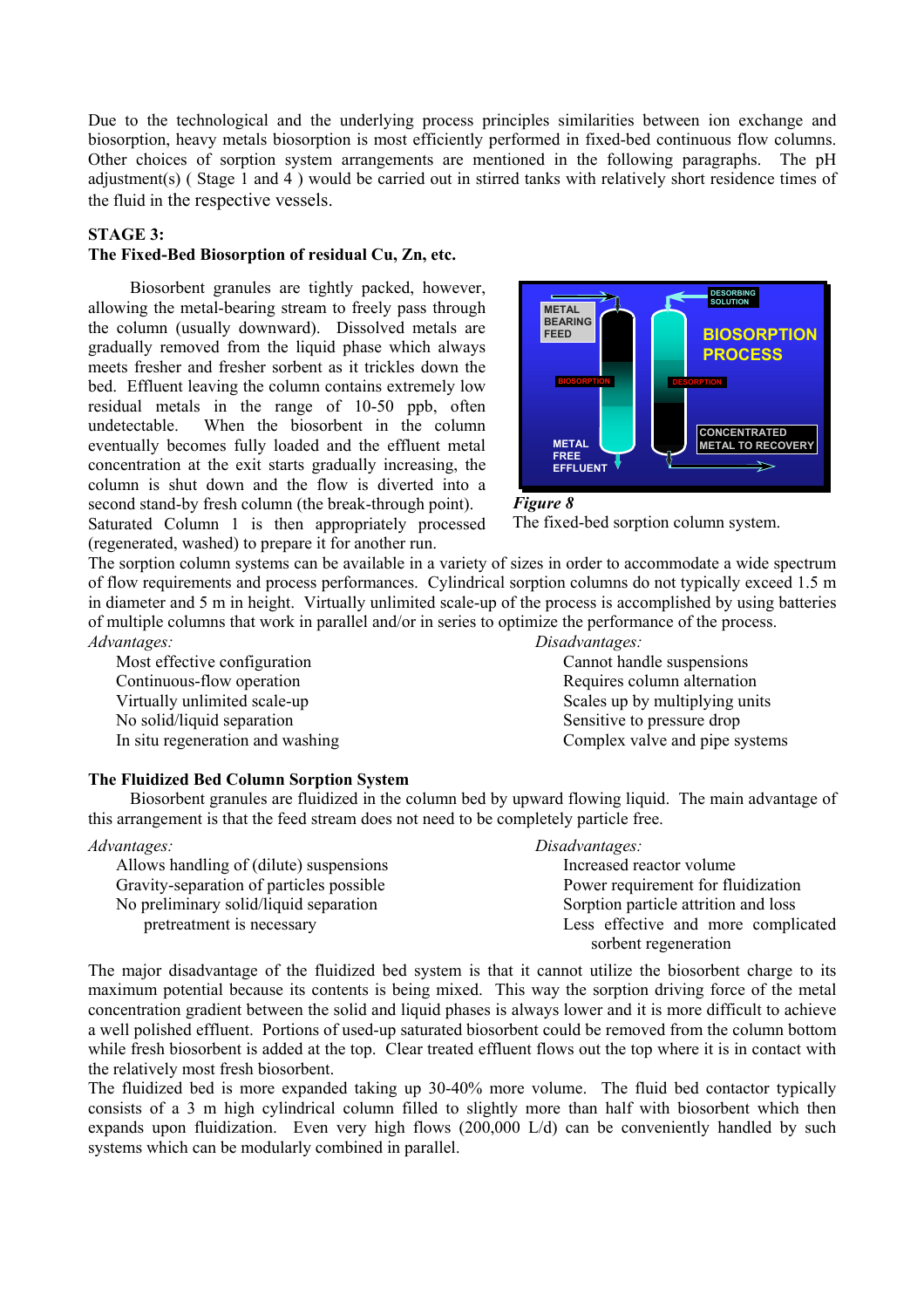

*Figure 9.*Fluidized-bed biosorption system does not utilize well the reactor volume.



*Figure 10.* Counter-current sorption operation requires solid-liquid separation between stages.

# **The Completely Mixed Sorption System**

In this type of a contact system the concentration gradient, important for effective sorption, is very diminished. In a one-stage system the concentration of the sorbate throughout the mixed contactor is the same as in its effluent. This type of a sorption system may be useful in the following cases:

- the effluent concentration is not of concern (metal recovery);
- the biosorbent is in a powder or granular form;
- there needs to be a solid/liquid separation step (e.g. a screen or filtration of the sorbent);
- several systems with intermittent solids concentration steps can be effectively operated in a countercurrent series process arrangement.

The mixing in the sorption contactors is either mechanical or pneumatic. The sorption suspension has to be relatively dilute to allow mixing. Correspondingly, the volumes of contactor vessels are large. Mixed bed contactors are often utilized in series in order to handle the large volumes of inflow and to assure effluent standards. The number of stages and the residence time of the solution in each contactor is determined for the desired optimum performance of the system.

Different flow schemes of CSTRs (Continuous Stirred Tank Reactor) then may be utilized. Counter-current contact between the sorbate-laden liquid and the solid sorbent is more efficient. Fresh 'hungry' sorbent is fed where it meets the leanest liquid at the exit. Then the gradually more saturated sorbent proceeds through the stages of the process contacting richer and richer liquid. The sorbent leaves the process at the point of the most sorbate-rich liquid inlet. That way the sorbent leaves saturated at the highest sorbate concentration. In order to achieve the counter-currency of the operation (Figure 10) there has to be a solid-liquid separation between the stages which separates the solid sorbent stream flowing in one direction from the liquid which flows in the opposite direction (e.g. granular activated carbon in the 'carbon-in-pulp' extraction of gold from ore suspensions). While this type of operation requires suitable granulation of the solid sorbent, it allows working with slurry (pulp) instead of clear liquid.

The performance of a serial counter-current operating sorption scheme actually approaches that of the fixedbed column as the number of its stages approaches infinity. While the completely mixed CSTR is on one extreme of the scale, the theoretical plug-flow reactor (fixed-bed plug-flow column) represents the other extreme, theoretically with no mixing whatsoever. Fluidized bed reactors are partially mixed and on the theoretical scale would be placed somewhere between the CSTR and the plug-flow fixed-bed column. These are all textbook considerations taught as reaction engineering fundamentals.

# **Effluent Quality**

All metals targeted for removal/recovery (Cu, Zn. Cd, Mn ) including Fe can be removed from the AMD effluent. Unlike some synthetic ion exchange resins, *Sargassum* biomass is rather insensitive to the alkaline and alkaline earth metals (K, Na, Mg and Ca) in waste water. Consequently, the concentration levels of these metals in the treated effluent will be only slightly lower than their respective concentrations in the original AMD.